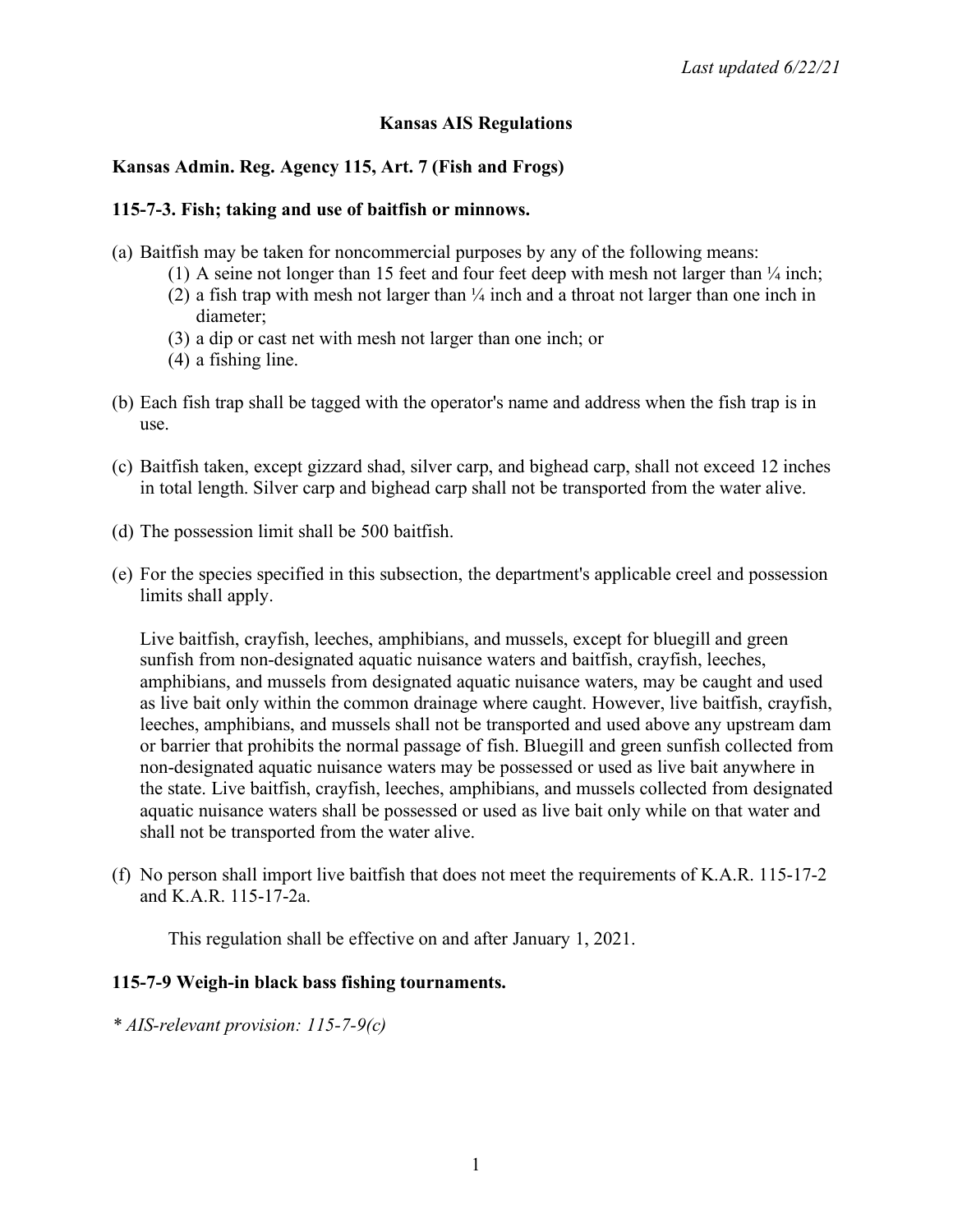(a) Each individual or organization conducting a weigh-in black bass fishing tournament shall ensure that all of the following minimum requirements are met when conducting weigh-in procedures:

(1) One individual shall provide work crew support for each 10 registered anglers.

(2) One weigh-in tank filled with an electrolyte chemical-water solution and fitted with recirculation and aeration accessories shall be maintained for each 25 registered anglers.

(3) If the water temperature at the tournament location is 75 degrees Fahrenheit or cooler, the water contained in the weigh-in tank shall be maintained at the same temperature as that of the tournament location water.

(4) If the water temperature at the tournament location is warmer than 75 degrees Fahrenheit, the water in the weigh-in tank shall be maintained at a temperature that is between five and 10 degrees Fahrenheit cooler than the tournament location water but shall not exceed 85 degrees Fahrenheit at any time.

(5) Not more than four anglers shall be in the weigh-in line at any one time.

(6) Each weigh-in bag containing water from the well of the vessel shall be reinforced, reusable, and capable of holding up to 15 pounds of live fish and two gallons of water.

(7) The weigh-in site shall meet the following requirements:

(A) Be located near the vessel mooring site and the release site, vehicle, or vessel; and

(B) be located at all times under a portable awning, in an event tent, or in the shade.

(8) Only fish that meet the special length limit for the specific body of water where the weigh-in tournament is being conducted shall be weighed within the period beginning June 16 and ending August 31.

(b) Each individual or organization conducting the tournament shall ensure that all of the following minimum requirements are met when conducting the release procedures:

(1) The direct release of fish into the tournament location water after the weigh-in shall not be permitted.

(2) If the tournament is conducted with release tubes, vehicles, or vessels, the holding tanks shall contain a one-half percent noniodized salt solution.

(3) If the tournament is conducted without release tubes, vehicles, or vessels, the fish shall be dipped, for a period ranging from 10 seconds to 15 seconds before release, in a three percent noniodized salt solution having the same temperature as that of the water in the weigh-in tank.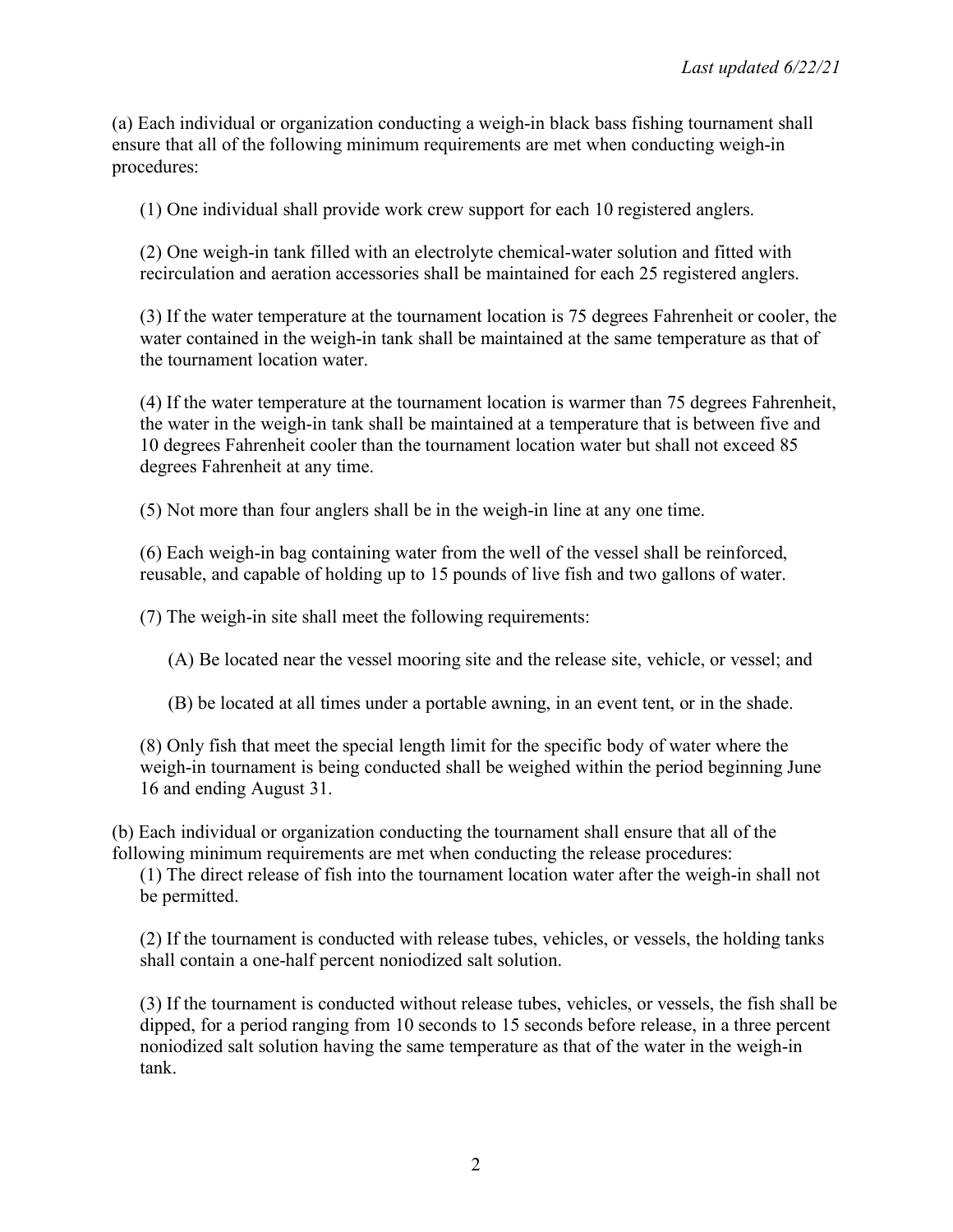(4) The release site shall meet the following conditions:

(A) Be located in water reaching at least three feet in depth with good circulation and a hard bottom; and

(B) be located away from vessel traffic and public-use vessel ramps.

(c) Each tournament participant shall meet the following requirements:

(1) Ensure that each well in the participant's vessel used in the tournament is properly working and contains an electrolyte chemical-water solution; and

(2) ensure that the participant's vessel used in the tournament is cleaned before and after the tournament in compliance with department guidelines regarding the prevention of aquatic nuisance species.

(d) The provisions of paragraph  $(a)(7)(A)$  may be waived by the secretary within the period beginning September 1 and extending through June 15 if the proximity proposed to the release site does not pose an inordinate risk to the wildlife resource and all other requirements of this regulation are met.

## **115-7-10. Fishing; special provisions.**

- (a) A person who takes any fish from a body of water shall not tag, mark, brand, clip any fin of, mutilate, or otherwise disfigure any fish in a manner that would prevent species identification, examination of fins, recovery of tags, or determination of sex, age, or length of the fish before releasing the fish back into the body of water, unless a permit authorizing this activity has been issued to that person by the department.
- (b) No person may possess any live fish upon departure from any designated aquatic nuisance body of water, except during a department-permitted fishing tournament. During a department-permitted fishing tournament, any individual may possess live fish upon departure from designated aquatic nuisance waters along the most direct route to the weighin site if the individual possesses a department authorization certificate as a participant in the tournament. Designated aquatic nuisance species waters shall be those specified in the department's "Kansas aquatic nuisance species designated waters," dated October 16, 2020, which is hereby adopted by reference.
- (c) No person may fish or collect bait within, from, or over a fish passage, fish ladder, fish steps, or fishway. "Fish passage, fish ladder, fish steps, or fishway" shall mean a structure that facilitates the natural migration of fish upstream on, through, or around an artificial barrier or dam.

# **Kansas Admin. Reg. Agency 115, Art. 18 (Special Permits)**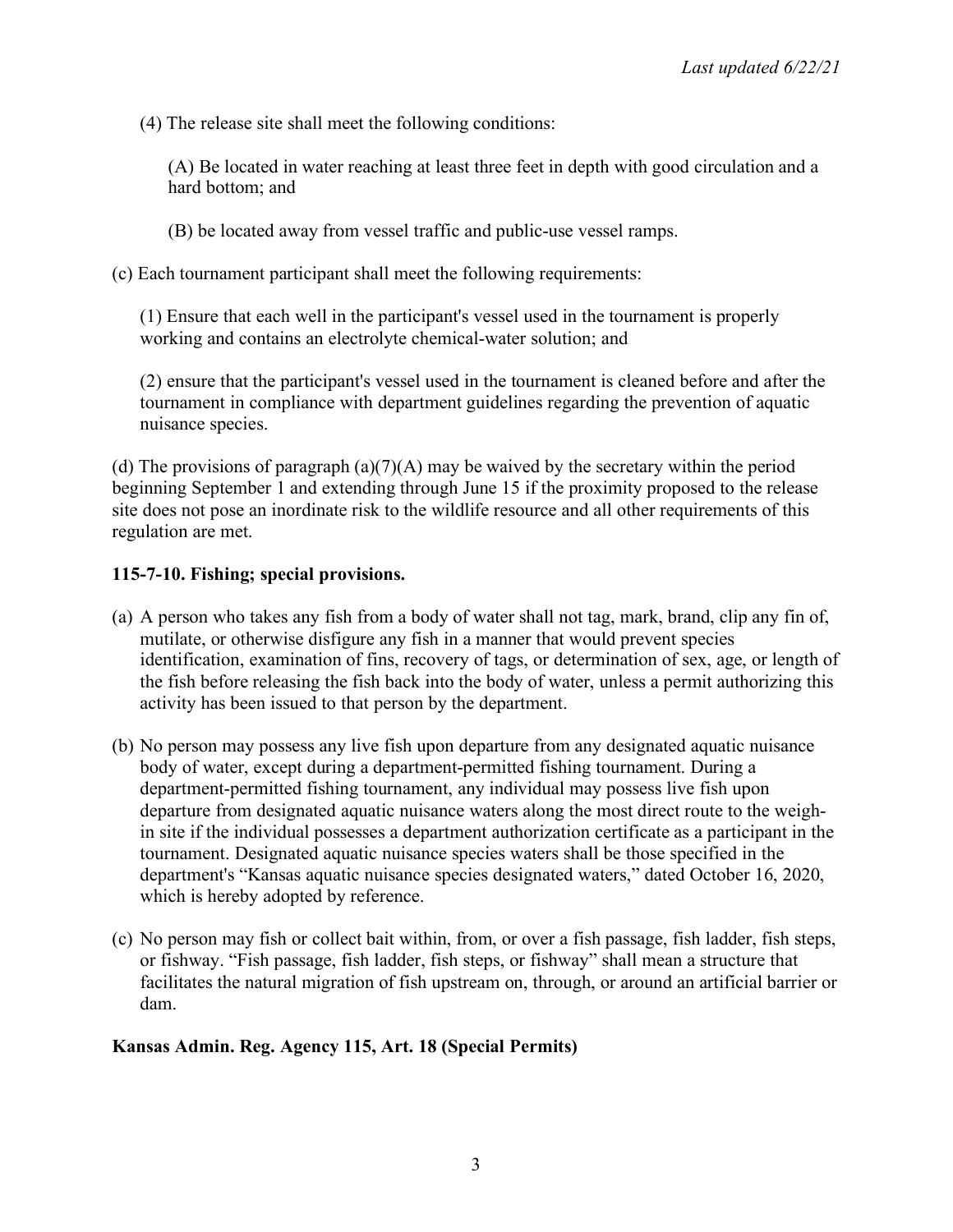### **115-18-10 Importation and possession of certain wildlife; prohibition, permit requirement, and restrictions.**

- (a) The importation, possession, or release in Kansas of the following live wildlife species shall be prohibited, except as authorized by terms of a wildlife importation permit issued by the secretary:
	- (1) Walking catfish (*Clarias batrachus*);
	- (2) silver carp (*Hypophthalmichthys molitrix*);
	- (3) bighead carp (*Hypophthalmichthys nobilis*);
	- (4) black carp (*Mylopharyngodon piceus*);
	- (5) snakehead fish (all members of the family Channidae);
	- (6) round goby (*Neogobius melanostomus*);
	- (7) white perch (*Morone americana*);
	- (8) zebra mussel (*Dreissena polymorpha*);
	- (9) quagga mussel (*Dreissena bugensis*);
	- (10) New Zealand mudsnail (*Potamopyrgus antipodarum*);
	- (11) diploid grass carp (*Ctenopharyngodon idella*);
	- (12) marbled crayfish (*Procambarus virginalis*);
	- (13) monk parakeet (*Myiopsitta monachus*);
	- (14) Asian raccoon dog (*Nyctereutes procyonoides*);
	- (15) crucian carp (*Carassius carassisus*);
	- (16) largescale silver carp (*Hypophtalmichthys harmandi*);
	- (17) Prussian carp (*Carassius gibelio*);
	- (18) wels catfish (*Silurus glanis*);
	- (19) Eurasian minnow (*Phoxinus phoxinus*);
	- (20) stone moroko (*Pseudorasbora parva*);
	- (21) European perch (*Perca fluviatilis*);
	- (22) Nile perch (*Lates niloticus*);
	- (23) roach (*Rutilus rutilus*);
	- (24) amur sleeper (*Perccottus glenii*);
	- (25) zander (*Sander lucioperca*); and
	- (26) common yabby (*Cherax destructor*).
- (b) Any live member of a wildlife species listed in subsection (a) and possessed before the following dates may be retained in possession, in closed confinement, by making application to the secretary that provides information detailing the circumstances, including the location, by which the animal came into the applicant's possession:

(1) February 1, 1978 for fish and bird species other than black carp, snakehead fish, round goby, white perch, zebra mussel, quagga mussel, New Zealand mudsnail, and diploid grass carp;

- (2) February 1, 1986 for mammal species;
- (3) October 1, 2000 for black carp;
- (4) May 1, 2003 for snakehead fish;
- (5) August 1, 2004 for round goby, quagga mussel, and zebra mussel;
- (6) May 15, 2005 for New Zealand mudsnail;
- (7) February 15, 2007 for white perch;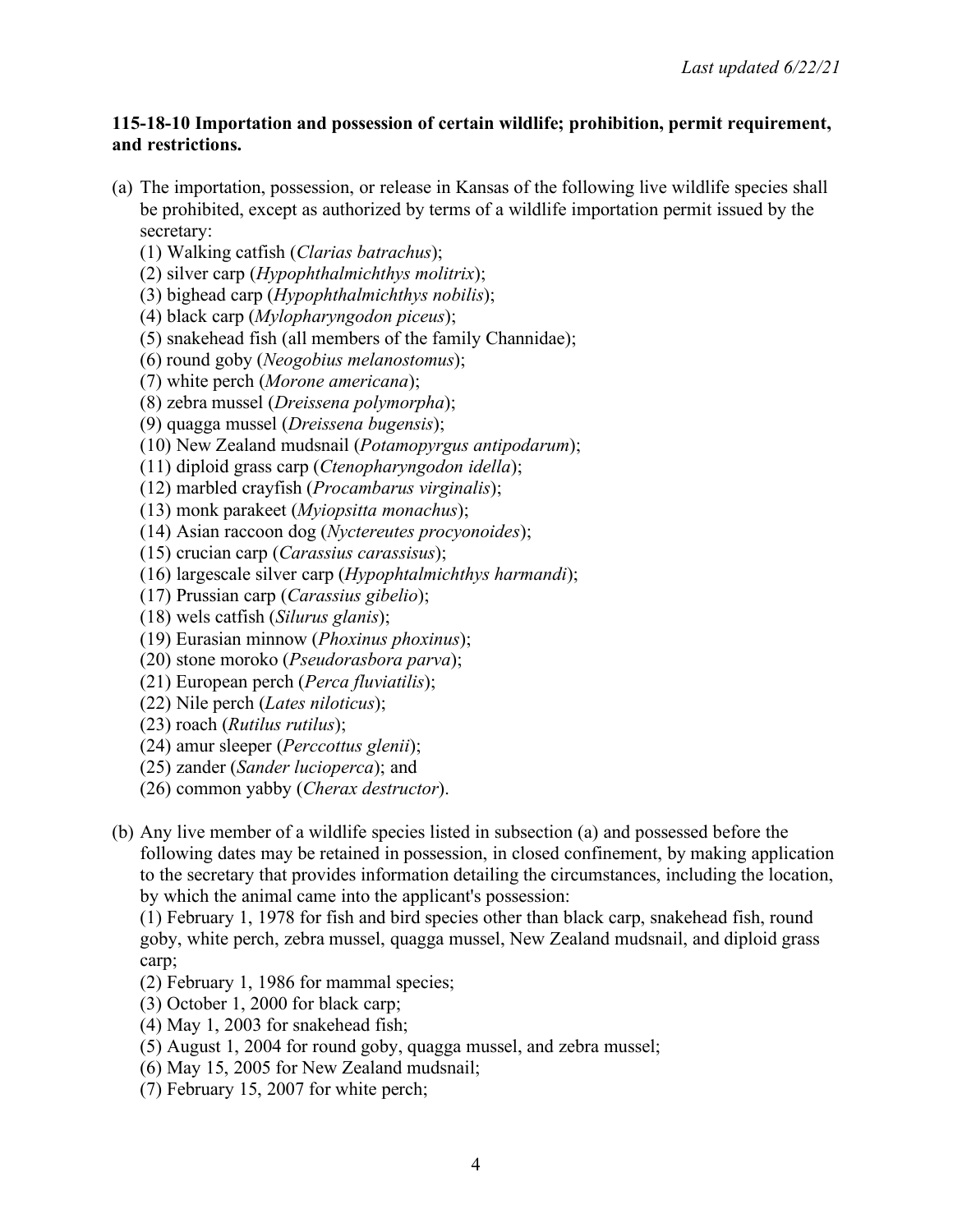(8) January 1, 2008 for diploid grass carp;

(9) January 30, 2019 for marbled crayfish; and

(10) January 1, 2021 for crucian carp, largescale silver carp, Prussian carp, wels catfish, Eurasian minnow, stone moroko, European perch, Nile perch, roach, amur sleeper, zander, and common yabby.

The manner in which the animal is to be used shall be identified in the application.

- (c) Any wildlife importation permit for the importation or possession of live members of the wildlife species listed in subsection (a) may be issued by the secretary for experimental, scientific, display, or other purposes subject to any conditions and restrictions contained or referenced in the wildlife importation permit.
- (d) Each individual wanting to import or possess live members of the wildlife species listed in subsection (a) shall apply to the secretary for a wildlife importation permit. The application shall be submitted on forms provided by the department and shall contain the following information:
	- (1) The name, address, and telephone number of applicant;
	- (2) the wildlife species to be imported or possessed and the number of wildlife involved;
	- (3) the purpose or purposes for importation or possession;
	- (4) a description of the facilities for holding and using the wildlife species;
	- (5) a description of plans to prevent the release of the wildlife species; and
	- (6) other relevant information as requested by the secretary.
- (e) Each wildlife importation permit, once issued, shall be valid during the time period specified on the permit.
- (f) In addition to other penalties prescribed by law, any wildlife importation permit may be refused issuance or revoked by the secretary if any of the following conditions is met:
	- (1) The application is incomplete or contains false information.

(2) Issuance of a permit would not be in the best interest of the public or of the natural resources of Kansas.

(3) The permittee fails to meet permit requirements or violates permit conditions.

# **115-8-12. Stocking or releasing of wildlife.**

Wildlife may be stocked or released on department lands or waters, navigable publicly owned rivers, and federal reservoirs only as authorized by any of the following:

- (a) A written agreement issued by the department;
- (b) a permit issued by the department;
- (c) a department-approved management plan;
- (d) regulations; or
- (e) posted notice.

This regulation shall be effective on and after January 1, 2012.